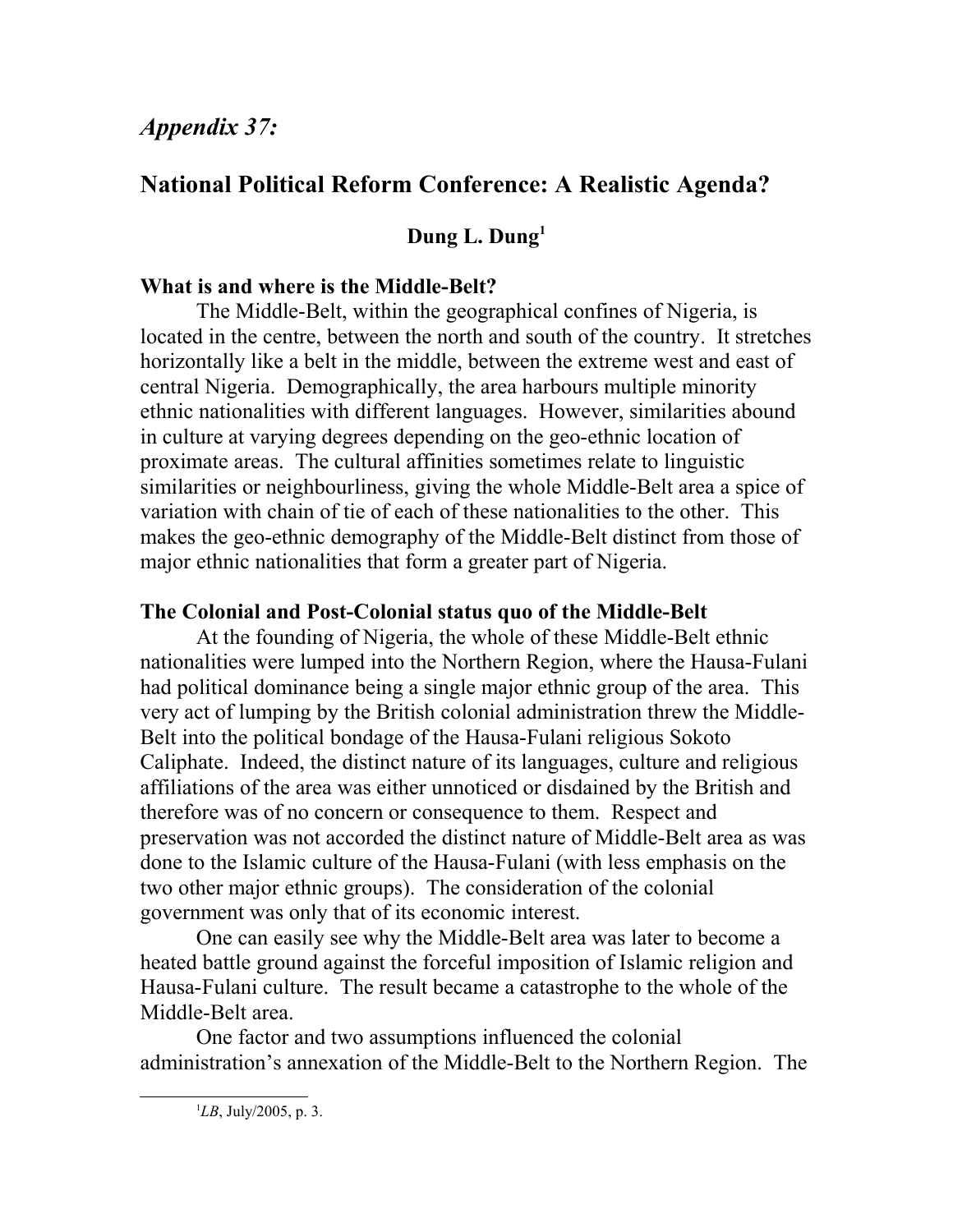first factor was borne out of the British concern for the cost involvement of the security of the North. To this end, the British promised to maintain and protect the Islamic religious status quo of the northern emirates. This was because the vast expanse of the north could easily over-stretch the few British forces on the ground, in case of caliphate military revolt against the colonial administration. Tampering with Islam was a sensitive issue to the emirates and could trigger such an occasion. Britain would not risk any religious revolt (which it would be reluctant to contain at that time due to cost implication), which could eventually transform into jihad, likely shifting its colonial status quo within the North.

#### **The British colonial assumptions**

This leads to the second point, the assumption by Britain that the Islamic culture of the emirates was superior to the "primitive pagan" culture (even though Western missionaries had already reached many of these areas with Christianity, paving way for colonial explorers to reach the interior of the Sudan, part of which is now known as Nigeria) of the ethnic nationalities of the Middle-Belt area. For instance, Islamic political and administrative structure of the emirates under the Sokoto Caliphate perfectly fitted the British colonial concept of indirect rule. Since most of these minority ethnic nationalities had varying systems of political governance defined by tribal boundaries, the colonial government found it more convenient to politically and administratively align in the caliphate and subject these ethnic groups of the Middle-Belt to the emirates. This ensured the British a smooth and cost effective administration. Still, this was done in disregard to the varying cultural and political concepts of the Middle-Belt ethnic groups so lumped into the emirates, because their differences were neither respected nor given consideration for preservation. As minority nationalities, their differences were neither respected nor given consideration for preservation. As minority nationalities, their culture and political systems were disregarded, disrespected and therefore sought to be dismantled for "better and more superior" Islamic culture of the emirates. This forms the demise of Middle-Belt ethnic nationalities. Herein lays the root of the major conflict (that involves emirates' attempts of religious and cultural imposition on the Middle-Belt) that has raged in the areas since the formation of Nigeria till date.

The aforementioned factor leads us to the second assumption, that the town or city based emirates were either thought by Britain to have influence beyond the scope of these cities that were originally conquered during the Dan Fodio Jihad campaigns or it was assumed that the emirates could easily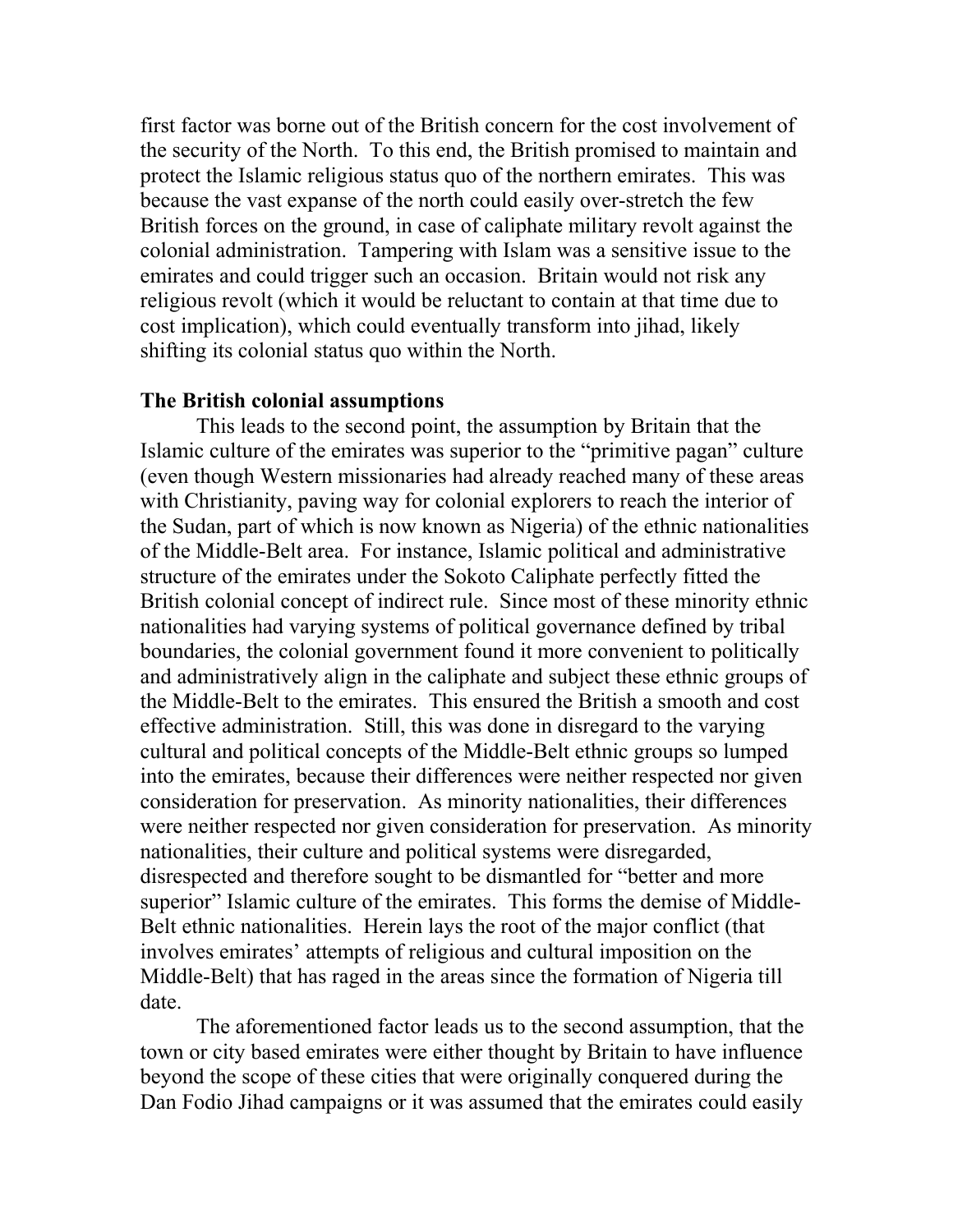rule those "primitive pagans" (a derogatory reference to the Middle-Belt ethnic nationalities by Britain). The British actually saw far less than they assumed. They never looked beyond these emirate-governed towns and cities which scope of influence was limited within. Beyond these few scattered cities or towns controlled by Fulani emirs were vast unconquered lands surrounding them which were inhabited by multiple ethnic nationalities of the Middle-Belt who were much more numerical in proportion (to the city based emirates). Their cultures were totally different from that of the emirates. Many of these ethnic groups have experienced slave raids by proximate emirate cities. They have not only been raided, but also plundered, with some taken away into slavery. This precipitated natural hatred amongst these ethnic groups for Islam and the Hausa-Fulani emirates. Surprisingly, what they could not achieve for long (complete subjugation of the Middle-Belt area) the British had helped them achieve overnight.

With undue disregard for these Middle-Belt ethnic nationalities feelings by the British colonial administration, they were bundled into subjugation of various emirate cities proximate to them. These emirates from the beginning, assumed the political leadership of the Middle-Belt exhibiting racial, cultural and religious superiority. Thus began the oppression of minorities by the Hausa-Fulani caliphate. In this regard, these ethnic nationalities were required to adapt the "more acceptable" Hausa language, mode of dressing and eventually the Islamic religion. Psychologically, many groups of the Middle-Belt developed a cultural inferiority complex. The Hausa language became the trade language and other minority languages were adjudged inferior. With time in order to curry the favour of the political power that be, names were changed to either Hausa or English as a sign of "civilization." In event, the identities of some Middle-Belt ethnic groups were gradually disappearing in view of the overbearing Hausa-Fulani "superior" Islamic religion and culture.

It is this development that made most southerners of Nigeria to regard the demography beyond the Niger and Benue rivers as Hausa. Till today, most southerners see it thus, except for those who are educated and widely traveled. The Hausa-Fulani have over the decades continued to sustain this faulty assumption to maintain the mega north impression in the Nigerian polity so as to keep the other two major ethnic groups from central government.

#### **The development of resistance by Middle-Belters**

In response, those within the Middle-Belt who had embraced Christianity under Western missionaries saw the imposition of another